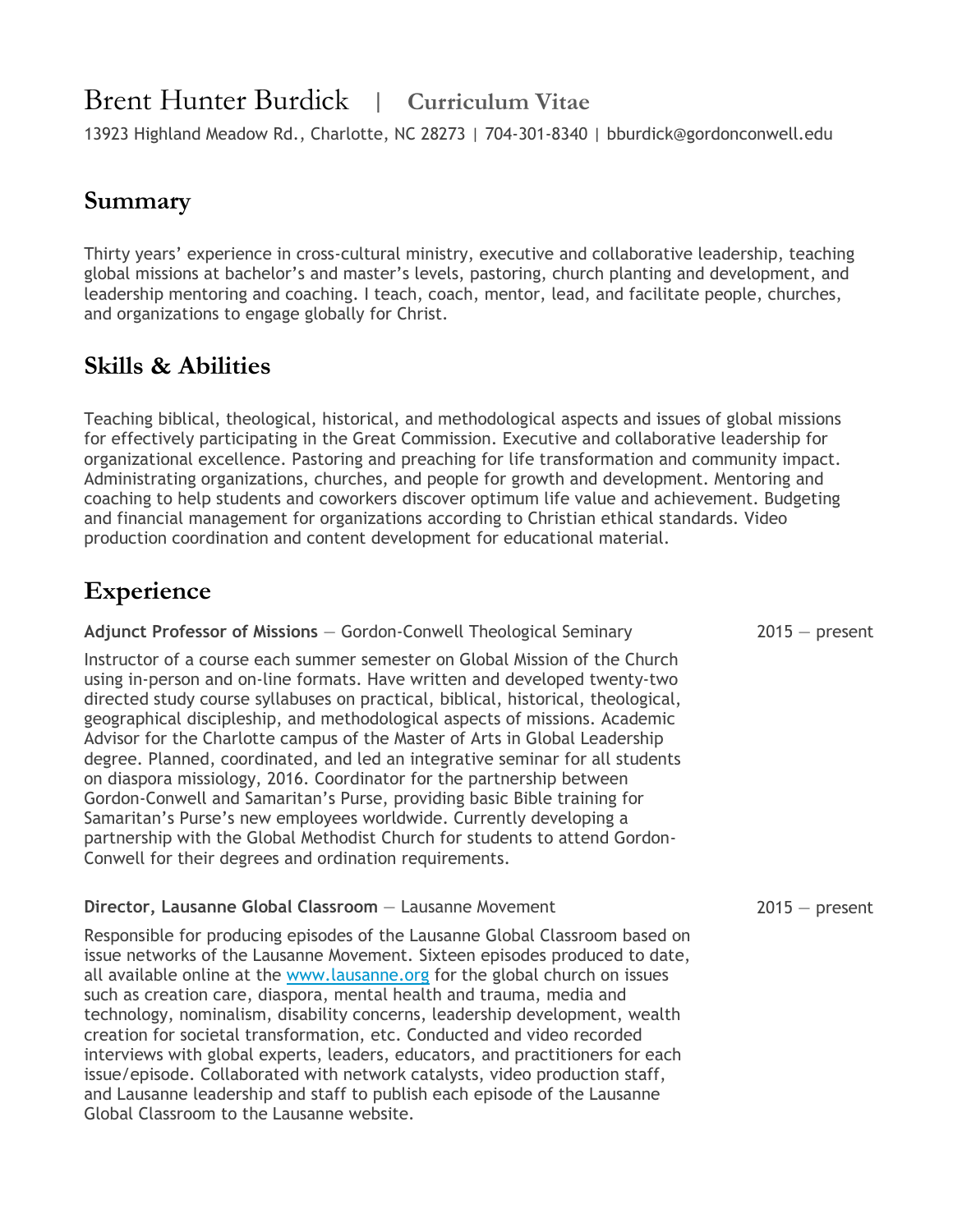| <b>Executive Director</b> $-$ Center for Intercultural Training                                                                                                                                                                                                                                                                                                                                                                                                                                                                   | 2015 -- 2019  |
|-----------------------------------------------------------------------------------------------------------------------------------------------------------------------------------------------------------------------------------------------------------------------------------------------------------------------------------------------------------------------------------------------------------------------------------------------------------------------------------------------------------------------------------|---------------|
| Responsible for overall leadership of CIT. Developed online, global, and church<br>training departments in addition to the Pre-field Cultural Orientation program<br>for cross-cultural workers. Led annual partnership meetings for partner<br>agencies. Increased number of partner agencies from 12 to 18.                                                                                                                                                                                                                     |               |
| Field Director - One Mission Society, Philippines                                                                                                                                                                                                                                                                                                                                                                                                                                                                                 | 2001 -- 2011  |
| Responsibilities included oversight of all field ministries, personnel, and<br>budget. Served as Bible college President and faculty member for music,<br>missions, Bible, and leadership. Coordinated church-planting teams nationwide<br>from 1992 - 2000. Senior Pastor of 1600 member church. Served as<br>denominational president. Member of Faith Bible College and Faith Evangelical<br>Church of the Philippines Boards of Trustees. Served in Philippines from 1991 -<br>2011. Preached and taught in Tagalog language. |               |
| <b>Education</b>                                                                                                                                                                                                                                                                                                                                                                                                                                                                                                                  |               |
| Asbury Theological Seminary - Wilmore, KY. Doctor of Ministry                                                                                                                                                                                                                                                                                                                                                                                                                                                                     | $2007 - 2011$ |
| Beeson International Leader Scholarship recipient. Dissertation: Coaching<br>Pastors of Faith Evangelical Churches of the Philippines for Church Growth.                                                                                                                                                                                                                                                                                                                                                                          |               |
| Asbury Theological Seminary - Wilmore, KY. Master of Arts in Religion with<br>emphasis in world mission and evangelism.                                                                                                                                                                                                                                                                                                                                                                                                           | $1987 - 1990$ |
| University of Oklahoma - Norman, OK. Bachelor of Music Education. Served<br>as Drum Major for the University of Oklahoma marching band, 1982, 1983.                                                                                                                                                                                                                                                                                                                                                                               | $1980 - 1984$ |

### **Communication and Publications**

Articles:

1. 'Status of the Church in North America'. Review and Expositor Journal, v. 115, 2018, pp. 200- 213.

Book Reviews:

- 1. 'Conversations on 'When Everything is Mission', edited by Denny Spitters and Matthew Ellison. EMQ, January-March 2022. Volume 58, Issue 1.
- 2. 'Misreading Scripture with Individualist Eyes: Patronage, Honor, and Shame in the Biblical World' by E. Randolph Richards and Richard James. EMQ, July–September 2021. Volume 57, Issue 3.
- 3. 'Christian Education: A Guide to the Foundations of Ministry' Edited by Freddy Cardoza. EMQ, April-June 2021, Volume 57, Issue 2.
- 4. 'Facing West: American Evangelicals in an Age of World Christianity' by David R. Swartz. EMQ, April-June 2021, Volume 57, Issue 2.
- 5. 'The Arts as Witness in Multifaith Contexts' Edited by Roberta R. King and William A. Dyrness. EMQ, October-December 2020. Volume 56, Issue 4.
- 6. 'Global Arts and Christian Witness: Exegeting Culture, Translating the Message, and Communicating Christ' by Roberta R. King. EMQ, July-September 2020. Volume 56, Issue 3.

Books:

- 1. Doctoral Dissertation: Burdick, Brent Hunter. "Coaching Pastors of Faith Evangelical Church of the Philippines Churches for Church Growth." *Asbury Theological Seminary*, 2011.
- 2. 'Gospel Issues for the Global Church: Participating in the Great Commission Today'. Unpublished. Date of expected publication, 2023.